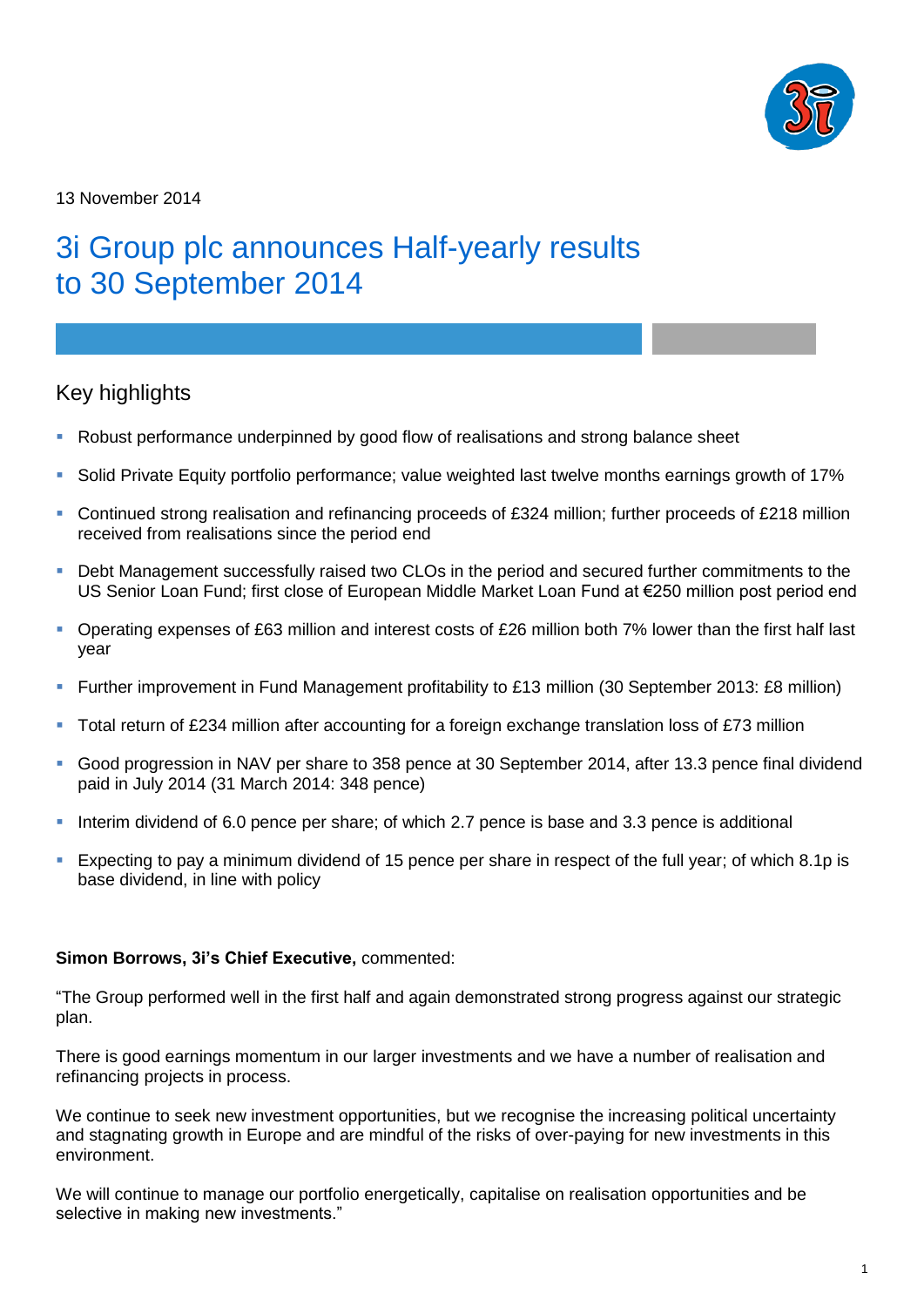## Financial data

|                                                           | <b>Six months to/as</b><br>at 30 September | Six months to/as<br>at 30 September | Year to/as at<br>31 March |
|-----------------------------------------------------------|--------------------------------------------|-------------------------------------|---------------------------|
| Group                                                     | 2014                                       | 2013                                | 2014                      |
| <b>Total return</b>                                       | £234m                                      | £175m                               | £478m                     |
| Total return on opening shareholders' funds               | 7.1%                                       | 6.0%                                | 16.3%                     |
| Dividend per ordinary share                               |                                            |                                     |                           |
| Base dividend                                             | 2.7p                                       | 2.7p                                | 8.1p                      |
| Additional dividend                                       | 3.3p                                       | 4.0p                                | 11.9p                     |
|                                                           | £63m                                       | £68m                                | £136m                     |
| Operating expenses                                        | 1.0%                                       | 1.1%                                | 1.0%                      |
| As a percentage of assets under management                | £16m                                       | £6m                                 | £5m                       |
| Operating cash profit                                     |                                            |                                     |                           |
| <b>Proprietary Capital</b><br><b>Realisation proceeds</b> | £324m                                      | £528m                               | £677m                     |
|                                                           | £35m/12%                                   | £129m/32%                           | £202m/43%                 |
| Uplift over opening book value                            |                                            | 1.6x                                | 1.8x                      |
| Money multiple<br>Gross investment return <sup>2</sup>    | 1.8x<br>£297m                              | £240m                               | £665m                     |
|                                                           |                                            |                                     | 20.2%                     |
| As a percentage of opening 3i portfolio value             | 8.3%                                       | 7.3%                                | £539m                     |
| Operating profit <sup>3</sup>                             | £262m<br>£199m                             | £179m                               |                           |
| Cash investment                                           | £25m                                       | £92m<br>£27m                        | £337m<br>£51m             |
| Net interest payable                                      |                                            |                                     |                           |
| 3i portfolio value                                        | £3,672m                                    | £3,058m                             | £3,565m                   |
| Gross debt                                                | £831m                                      | £873m                               | £857m                     |
| Net debt/(cash)                                           | £161m                                      | $E(28)$ m                           | £160m                     |
| Gearing                                                   | 5%                                         | n/a                                 | 5%                        |
| Liquidity                                                 | £1,020m                                    | £1,401m                             | £1,197m                   |
| Net asset value                                           | £3,426m                                    | £3,062m                             | £3,308m                   |
| Diluted net asset value per ordinary share                | 358p                                       | 322p                                | 348p                      |
| <b>Fund Management</b>                                    |                                            |                                     |                           |
| Total assets under management                             | £12,923m                                   | £11,751m                            | £12,911m                  |
| Third-party capital                                       | £9,566m                                    | £8,585m                             | £9,508m                   |
| Proportion of third-party capital                         | 74%                                        | 73%                                 | 74%                       |
| Total fee income                                          | £63m                                       | £63m                                | £127m                     |
| Third-party fee income                                    | £41m                                       | £38m                                | £76m                      |
| Operating profit <sup>3</sup>                             | £13m                                       | £8m                                 | £19m                      |
| Underlying Fund Management profit <sup>3,4</sup>          | £16m                                       | £15m                                | £33m                      |
| Underlying Fund Management margin                         | 26%                                        | 24%                                 | 26%                       |

1 Annualised actual operating expenses, excluding restructuring costs of nil in the six months to 30 September 2014, £4 million in the six months to 30 September 2013 and £9 million in the year to 31 March 2014, as a percentage of weighted average assets under management.

2 Gross investment return includes nil of portfolio fees allocated to Fund Management (September 2013: £2 million, March 2014: £3 million).

3 Operating profit for the Proprietary Capital and Fund Management activities excludes carried interest payable/receivable, which is not allocated between these activities.

4 Excluding Fund Management restructuring costs of nil and amortisation costs of £3 million (September 2013: £4 million, £3 million, March 2014 £8 million, £6 million).

- ends -

#### **For further information, please contact:**

| <b>Silvia Santoro, Investor Relations Director</b> | Tel: 020 7975 3258 |
|----------------------------------------------------|--------------------|
| Kathryn van der Kroft, Communications Director     | Tel: 020 7975 3021 |
| <b>Guy Lamming / Dorothy Burwell, Finsbury</b>     | Tel: 020 7251 3801 |